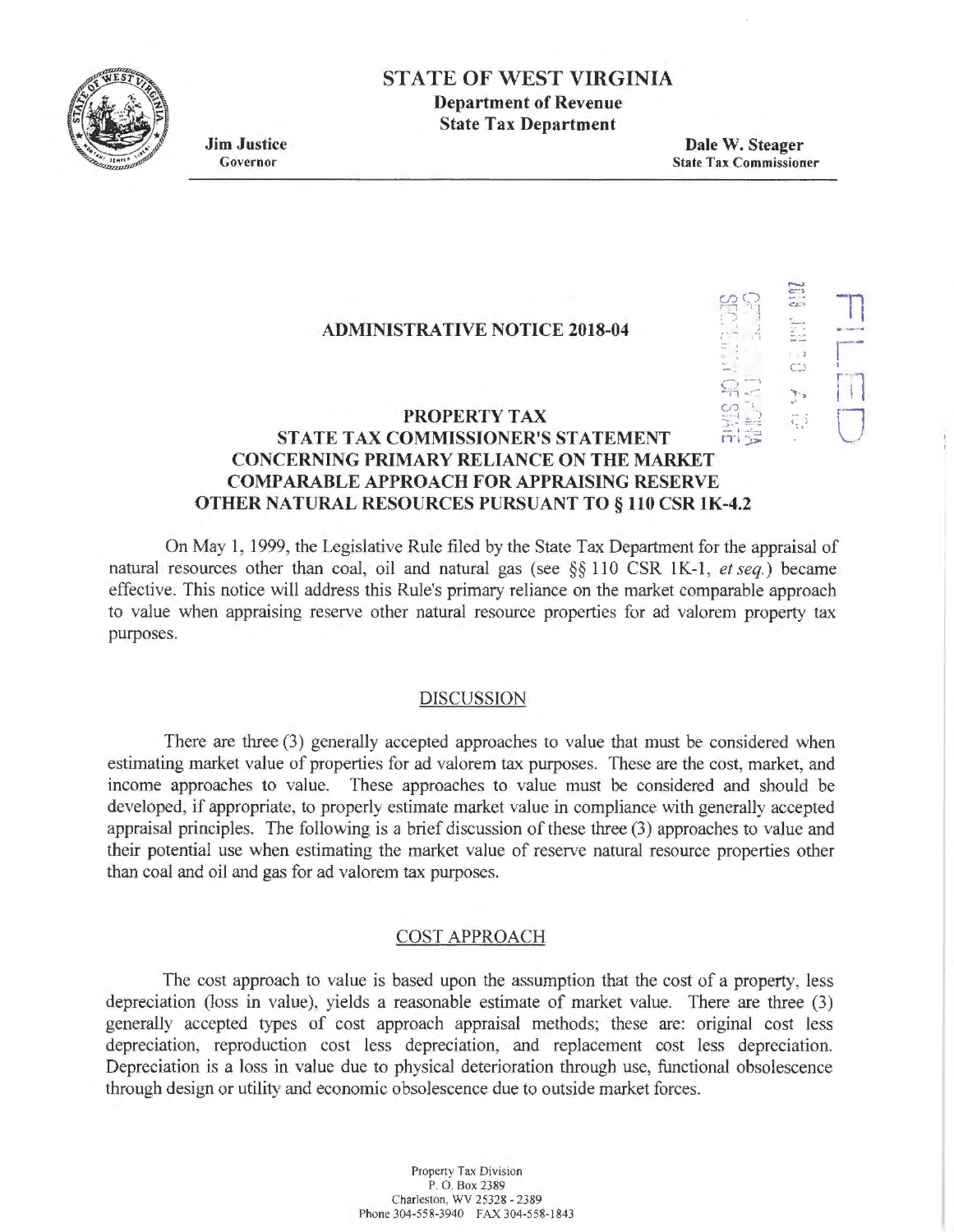## **Administrative Notice 2018-04 Page2**

Original cost less depreciation is the cost of acquisition of a property less a loss in value due to physical deterioration, functional obsolescence and economic obsolescence. This approach is widely employed in the appraisal of "cost-based" regulated utilities, however it has a limited application when appraising reserve natural resource properties, as many of these types of properties were acquired years ago at substantially less than current market value.

Reproduction cost less depreciation is the cost of reproducing an exact replica of a property less physical deterioration, functional obsolescence, and economic obsolescence. This approach is employed in appraising one-of-a-kind properties such as works of art or special purpose properties, an example of which is the State's Capitol Building. Other mineral properties are a nonrenewable natural resource and therefore cannot be reproduced. Because of their nonrenewable nature, reserve natural resource properties do not lend themselves to development of a reproduction cost less depreciation appraisal.

Replacement cost less depreciation is the cost of replacing a property with one of like utility less physical deterioration and economic obsolescence. This approach is the most widely used of the three (3) cost approaches to value and is widely employed in the appraisal of commercial and industrial personal property. Replacement cost has limited application, however, in the appraisal of nonrenewable natural resource properties, as the resource cannot, by its nature, be replaced. Because of their nonrenewable nature, reserve natural resource properties do not lend themselves to the development of replacement cost new less depreciation appraisals.

## INCOME APPROACH

The income approach to value is based upon the assumption that a property is worth the future income, discounted to present worth, that it will generate for a prospective buyer. The income approach is widely used in the valuation of various types of income producing properties; however, the approach has limited application in valuing properties that do not produce an income stream. Reserve other natural resource properties do not readily produce an income stream and do not therefore readily lend themselves to application of an income approach valuation.

#### MARKET APPROACH

The market approach to value is based upon the assumption that the recent selling price of comparable properties, if properly analyzed and adjusted, will yield a reasonable estimate of current market value. Consistent with the above referenced Legislative Rule, the State Tax Department developed a market comparable approach for reserve other mineral properties. The Department has reviewed sales during at least the five  $(5)$  calendar years prior to the July 1<sup>st</sup> appraisal date of 2017 in various fashions and has constructed measures of central tendency concerning sales transacted during the aforementioned period of time. These sales have been analyzed according to methods established in§ 110 CSR lK-4.2 for reserve other natural resource properties. The Department published and filed final variables on August 31, 2017.